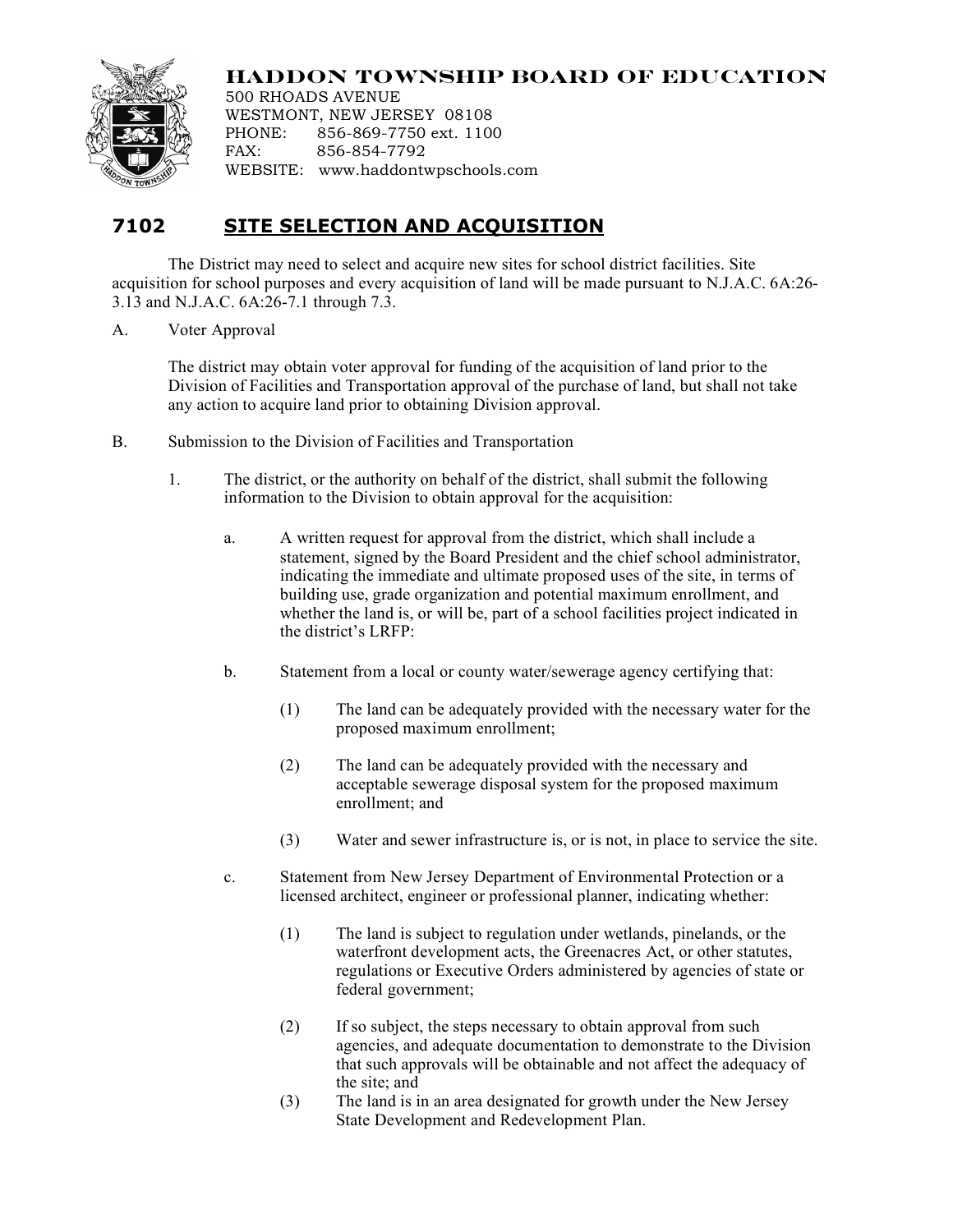- d. A statement from a New Jersey registered architect or licensed engineer indicating that the land to be acquired is suitable for the proposed use;
- e. A completed plot plan of the land to be acquired showing topographical and contour lines, all adjacent properties and access roads. The acreage and dimensions of the tract proposed for acquisition shall be included as per the application of the standards for minimum acceptable school site sizes in C. below;
- f. A map of the district showing the location of the land and the location of existing schools in the district;
- g. A map showing the attendance area to be served by the school and the number of pupils who reside therein;
- h. Data regarding the impact of the acquisition on racial balance within the district's public schools;
- i. If existing buildings are located on the land to be acquired, the intended use and/or disposition of these buildings. Any building to be acquired and used must comply with the requirements of the Uniform Construction Code for educational occupancy, and the requirements of N.J.A.C. 6A:26-5.1 et seq. which apply to the construction of a new building;
- j. Recommendations of the local planning board of the municipality in which the site is situated and which has an approved master plan, as required by N.J.S.A. 40:55D-3l, 18A:18A-49 and 18A:18A-16;
- k. Prior approvals of other agencies, such as the New Jersey Departments of Agriculture and Environmental Protection and the Pinelands Commission, where such approval is reasonably obtainable prior to acquisition;
- l. Documentation that available data on soil conditions have been examined by the architect or engineer;
- m. Reports by the architect or engineer of actual soil test borings and percolation tests on any site located less than one mile from a landfill;
- n. A full, detailed appraisal of the market value of the property prepared by a licensed professional; and
- o. The recommendation of the County Superintendent of Schools based on the requirements specified in this subchapter.

## C. Size of School Sites

- 1. School site sizes shall be directly related to the acreage required for the structures and activities to be situated thereon. Except where specifically noted for multiple or shared use, the acreage shall be considered for single use.
- 2. All school sites require sufficient acreage for the following:
	- a. The placement of the school facility;
	- b. Expansion of the building to its maximum potential enrollment;